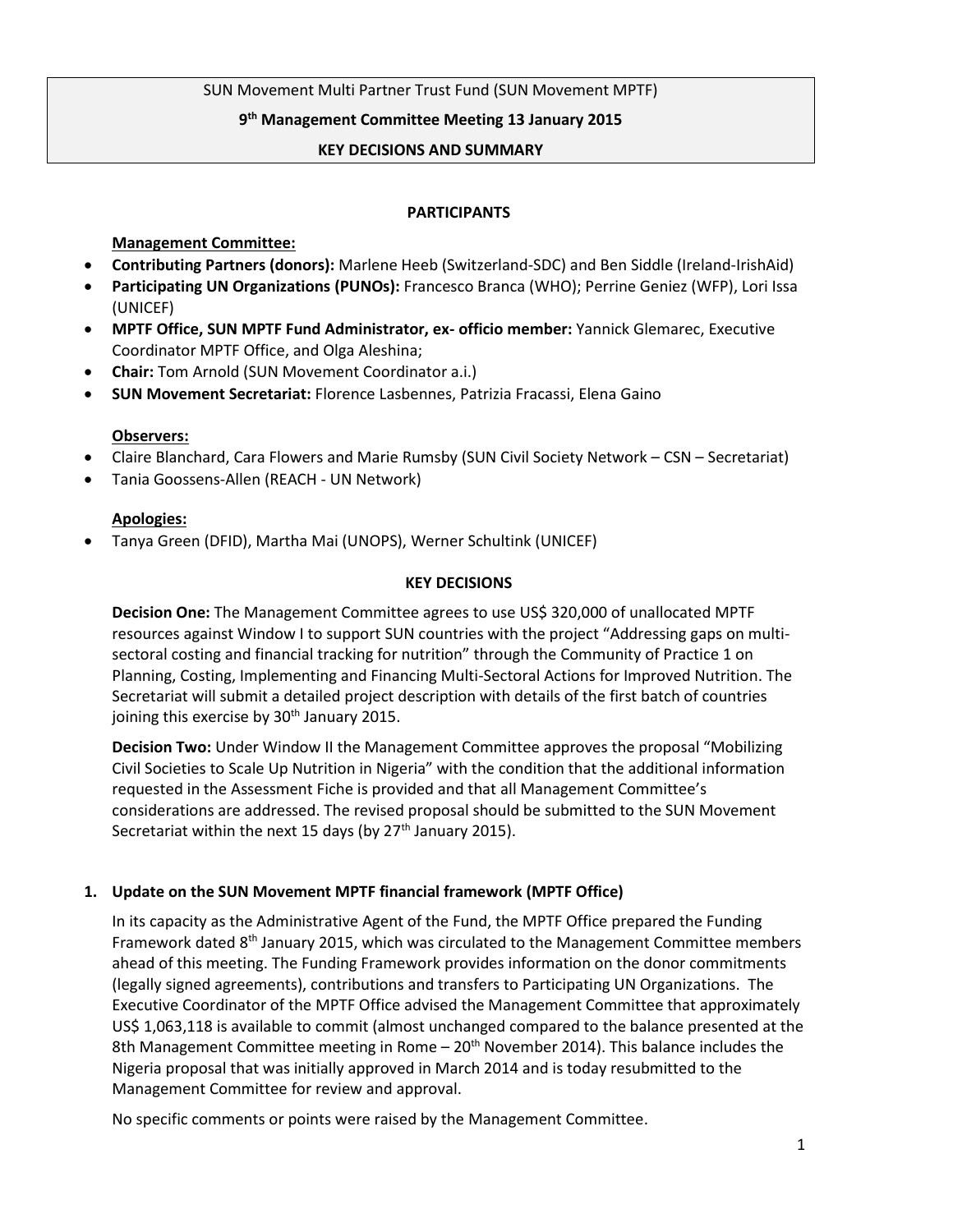## **2. Review and decision regarding the Window I proposal for Community of Practice One (CoP 1) on "Planning, Costing, Implementing and Financing Multi-Sectoral Actions for Improved Nutrition"**

As highlighted by the Executive Coordinator of the MPTF Office, there is approximately US\$ 1,063,118 available for allocation. At the  $8<sup>th</sup>$  meeting of the SUN Movement MPTF Management Committee on 20th November 2014, it was agreed for the Secretariat to work closely with representatives from the four SUN Networks to develop concept notes and proposals for use of unallocated MPTF resource to support countries through the four Communities of Practice (CoPs).

A proposal to support CoP1 on "Planning, Costing, Implementing and Financing Multi-Sectoral Actions for Improved Nutrition" was circulated to the MPTF Management Committee on 22<sup>nd</sup> December 2014 and was opened for comments and inputs by members of the Management Committee. Written requests for clarification were received from DFID and Switzerland and constructive observations were sent by the Secretariat of the SUN Civil Society Network: they were mainly in relation to the timeline, the number of countries that will publish budget estimates and the methodology adopted. DFID and UNICEF wrote to confirm their support to the proposal.

At its  $9<sup>th</sup>$  meeting the Management Committee was asked to decide on its approval and way forward.

The Chair reminded the Management Committee that the Project "Addressing gaps on multisectoral costing and financial tracking for nutrition" is made to support countries to highlight historical trends of domestic resources invested in nutrition and to identify if there have been changes. The estimated amount of the project is US\$ 320,000.

SDC welcomed the proposal but asked for further clarification on how the proposed deliverables fit into the wider development of CoP 1 as a whole and where CoP1 stands in its own development. Ms Heeb also asked to what extend the proposal will contribute to further develop the existing tracking methodology for different purposes including planning.

WHO supported the proposal and especially welcomed the reference made to the National Health Accounts as part of the methodologies to track nutrition investments. Dr Branca also stressed that this type of proposal would benefit from the engagement of multiple partners and offered WHO sustained collaboration. WHO noted that there is a discrepancy in the calculation between the total budget presented to the Management Committee for approval (USD 320,000) and the breakdown of costs included in the concept note (USD 300,000).

IrishAid endorses as well the proposal and would send (if any) requests for detailed information separately to the Secretariat.

The Secretariat confirmed that the proposal participates in the development of CoP1 as financial tracking is one of its core components. CoP1 aims to help increasing the performance and efficiency of budget allocations, it helps with planning and with providing a better analysis of cost effectiveness of different interventions. In 2014 the Secretariat convened two calls of partners involved in CoP1 (such as WHO, UNICEF, ACF, Save the Children, European Commission, DFID, CIFF, CanadaAid) to share experience on financial tracking, building upon the strong experience of the Donor Network on financial tracking.

Within CoP1 discussion is ongoing with WHO on estimates for health related nutrition expenditures where countries have institutionalized their national health accounts. The 3 steps approach is seen as complementary to look at other sectoral contributions. It should be seen as an entry point that can be improved as countries become familiar with the methodology. The Secretariat also confirmed that it will continue collaborating with WHO.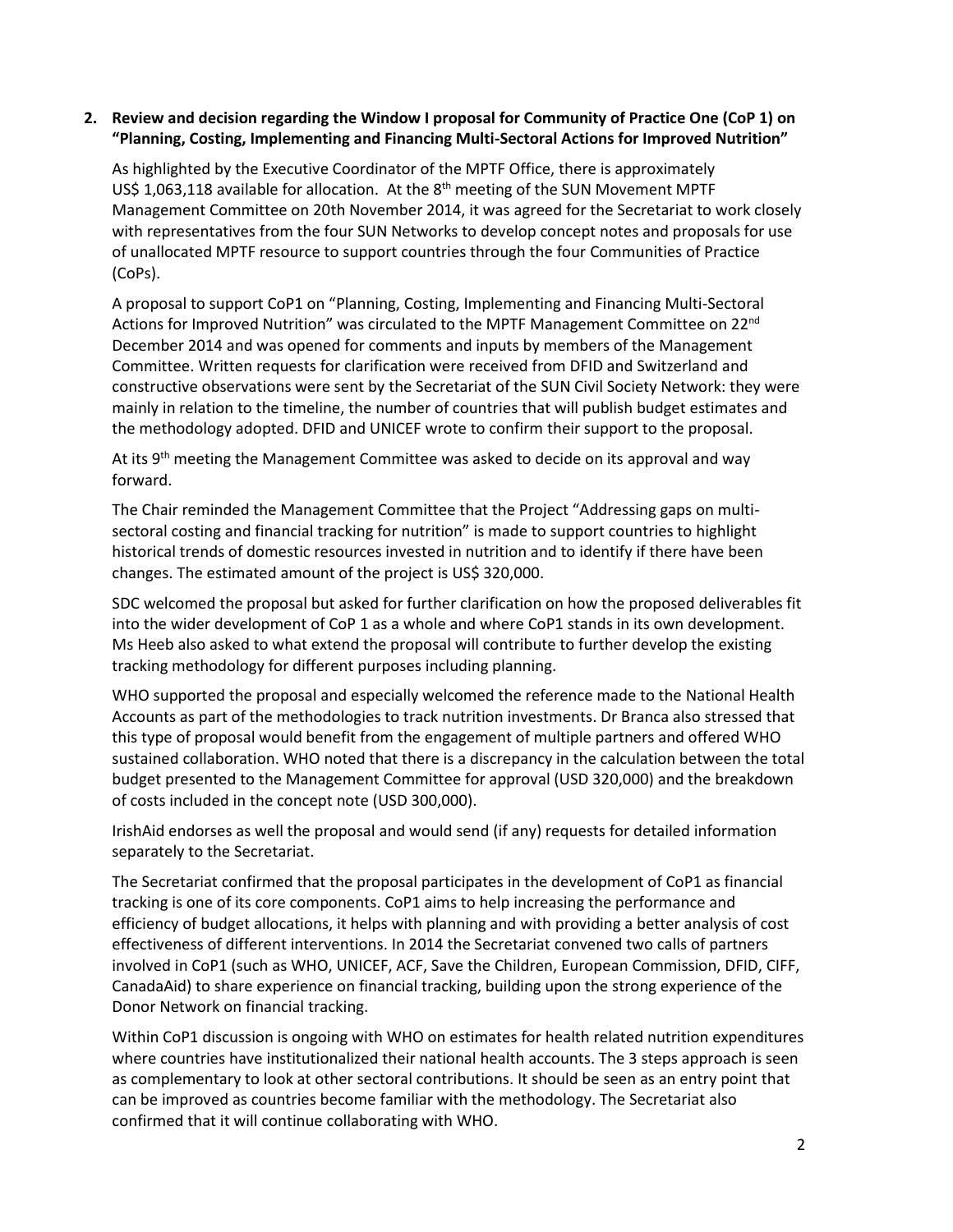The next steps of the project include the launching of a call for interest to SUN Countries  $(14<sup>th</sup>$ January 2015). It is expected that a first batch of countries will be constituted by end of January. Regional workshops will be held as soon as there are 3 to 4 countries engaged in the project per region.

The Secretariat also provided further details on the breakdown of the total budget (USD 320,000) which will cover the organization of workshops in Asia (USD 160,000), Africa (65,000) and Latin America (75,000). It acknowledged the mistake in the budget calculation and confirmed that once the total cap is approved it will provide the Management Committee with a project description including budget breakdown and more details on the outcomes of the first call for interest.

**Decision One:** The Management Committee agrees to use US\$ 320,000 of unallocated MPTF resource against Window I to support SUN countries with the project "Addressing gaps on multisectoral costing and financial tracking for nutrition" through the Community of Practice 1 on Planning, Costing, Implementing and Financing Multi-Sectoral Actions for Improved Nutrition. The Secretariat will submit a detailed project description with details of the first batch of countries joining this exercise by 30<sup>th</sup> January 2015.

Other proposals on the use of the remaining balance will be shared with the Management Committee. A concept note for a project to support the strengthening of functional capacity (CoP4) was expected to be shared with the SUN Movement MPTF by end of December 2014. However the Business Network in charge of developing the proposal is late in finalizing it. Depending on the size of the proposal the Secretariat will propose either a consultation by e-mail or short meeting of the Management Committee to review the proposal and decide upon its financing.

A portion of the unused balance will be allocated to an independent evaluation of the SUN MPTF if considered needed. This will be further assessed once the final recommendations of the Independent Comprehensive Evaluation of the SUN Movement are made available. Lastly it was agreed to report back to the Management Committee on future options for capitalizing on the learning route pilot project once this is fully completed.

# **3. Review and decision regarding the Window II proposal "Mobilizing Civil Societies to Scale Up Nutrition in Nigeria"**

During the 8<sup>th</sup> MPTF Management Committee Meeting, the Committee gave to UNICEF Nigeria until end of December 2014 to identify a new Implementing Partner and submit a final proposal to be considered under Window II. A revised proposal was submitted by UNICEF Nigeria on 22nd December with the Association of Public Health Physicians of Nigeria (as Implementing Partner). The Secretariat conducted a review of the proposal and has shared the assessment fiche and the profile of the Implementing Partner with the Management Committee.

At its 9th meeting the Management Committee reviewed the concept note and was asked to make a decision on its approval and way forward.

SDC welcomes the assessment of the proposal conducted by the Secretariat and fully agrees with the recommendations set forward.

WHO considers the proposal solid. Dr Branca asked for details about the evolution of discussion among UN agencies on this proposal and asked if this will be taken on board in the context of this proposal.

IrishAid suggested to make budget revisions preferably from within the envelope for coordination. Mr Siddle also values support to civil society alliances but requested more clarity around actions to social mobilisation, advocacy and communication towards sustaining commitments. In this regard he pointed out the good practice in the Zambia CSO network.